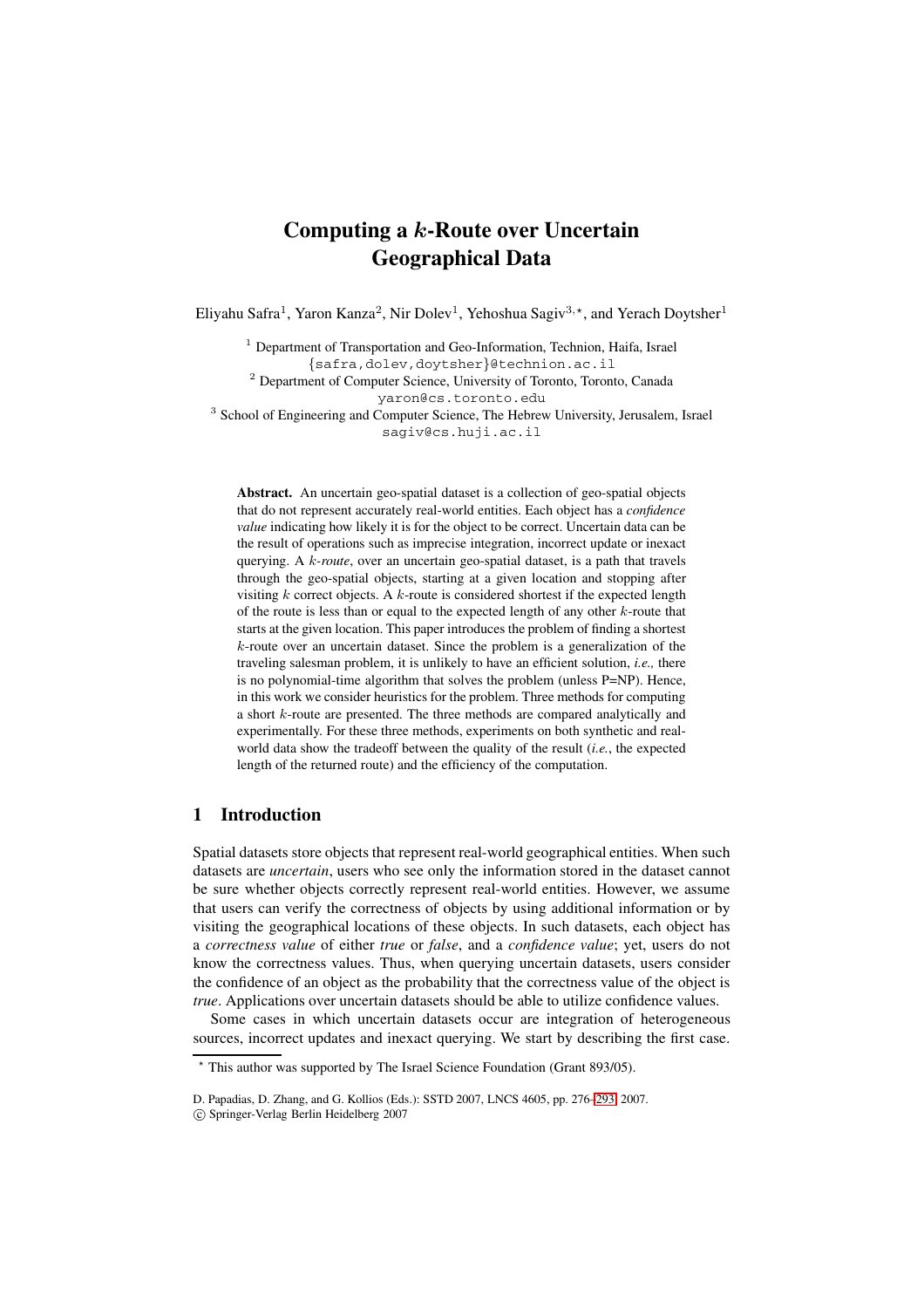When integrating two geo-spatial sources, the result consists of pairs and singletons. A pair is correct if it comprises two objects that represent the same real-world entity in the different sources. A singleton (*i.e.,* a set that contains a single object) is correct if it represents a real-world entity that does not have a corresponding object in the other source. In the absence of keys, integration can be done by using object locations [3,4] or by using locations and additional attributes [17]. However, since locations are inaccurate, it is uncertain whether any given pair of the result is correct, that is, whether its two objects indeed represent the same real-world entity. Thus, the result of the integration is an uncertain spatial dataset.

Incorrect data manipulation can also yield [unc](#page-17-0)ertain datasets. The following example illustrates this.

*Example 1.* Consider a dataset of hotels, and suppose that no key constraint is imposed on this dataset. An incorrect insertion of data into the dataset may cause some hotel to appear twice with two different rates. In this case, users cannot know which object shows the correct rate of the hotel. Updates can cause a similar problem, for instance, when the name of some hotel is replaced with a name of a different hotel that already exists in the dataset.

Andritsos et al. [1] showed how to assign confidence values to objects in such cases.

Another important usage of uncertain datasets is representing the result of queries that contain an *imprecise condition,* namely, an adjective instead of a comparison between an attribute and a value. For example, *find good restaurants*, rather than *find restaurants that [ha](#page-16-0)ve a rating of five stars*. Additional examples are *find a luxury hotel*, *find a popular tourist site*, etc. The ability to cope with such queries is important in systems that are designed to answer requests for information, formulated by nonexpert users. Such queries are useful when providing tourist and municipal information to laymen who send their request through some limited device, such as a cellular phone. When processing requests that are sent from a mobile device, one should bear in mind that the answer may depend on the location of the user.

Recently, *location-based services* have become a growing and important area in both research and commerce. Location-based services supply information through mobile devices, and the answer to a particular request depends on the location from which the request was sent, *i.e.,* the location of the mobile device [21]. For instance, a user who asks about a nearby restaurant will get different answers when the user location is in Times Square, Manhattan, and in Piccadilly Circle, London.

In this paper, we consider a specific location-based service of finding the *shortest* k*-route* over an uncertain dataset. In this application, the [inp](#page-17-1)ut consists of an uncertain geo-spatial dataset, a location and some  $k$ . The output is a route that starts at the given location and goes via objects of the given dataset. The route is such that the expected distance from the starting point till visiting  $k$  correct objects is minimal. The following examples demonstrate the need for providing this service.

*Example 2.* Consider a user located in Times Square, Manhattan, that is looking for an *inexpensive and good restaurant nearby*. The answer to this query can be a list of restaurants that presumably satisfy the request. However, it can also be an uncertain dataset that contains all the restaurants in Manhattan, such that the confidence value of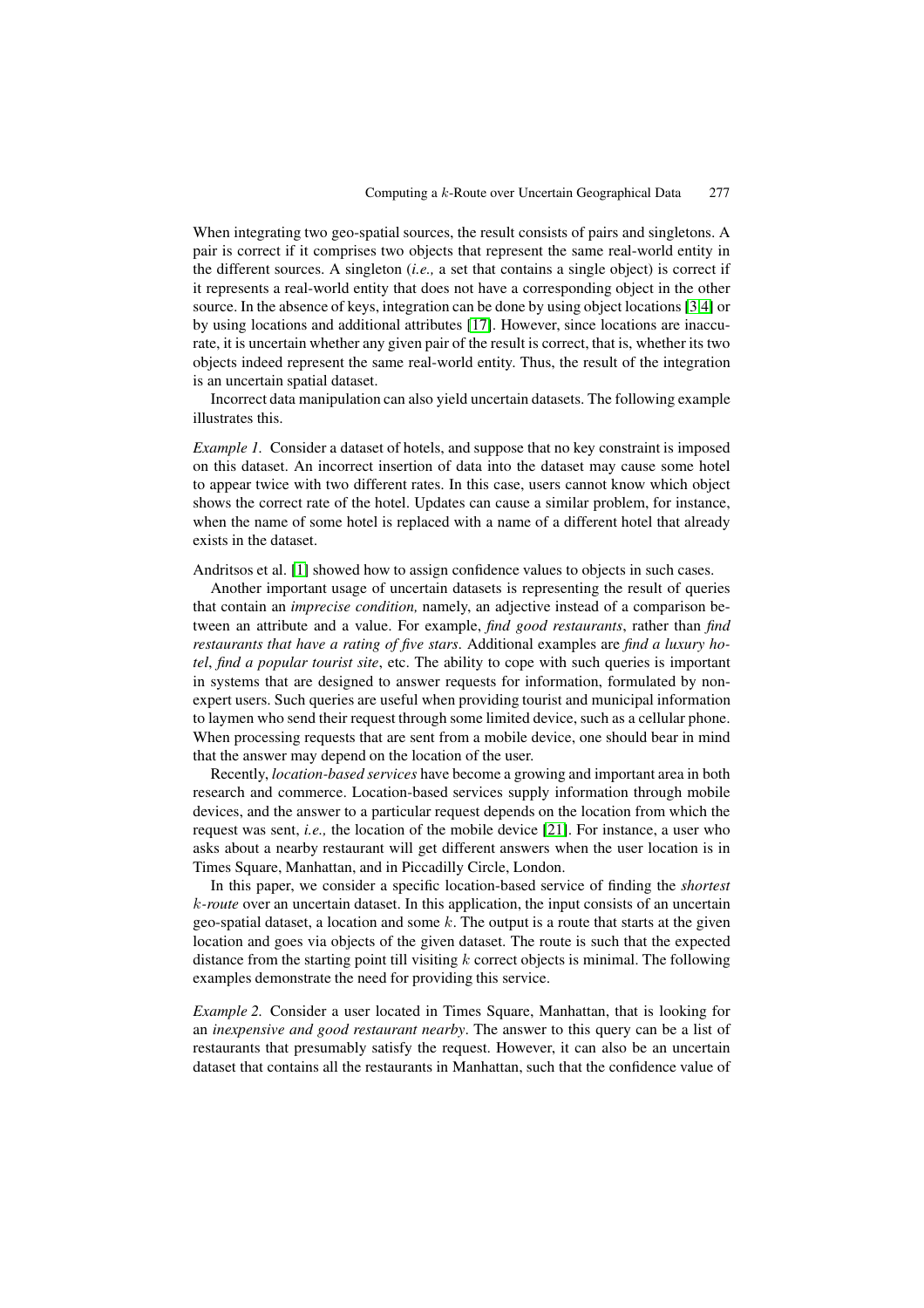each restaurant is correlated with the likelihood that the user will consider this restaurant as inexpensive and good. Suppose that the user wants to compare three *good and inexpensive* restaurants before deciding in which one to dine. The user may also want to walk as little as possible when visiting restaurants until she sees three that she likes. In this case, the information system should find a 3-route starting at the location of the user in Times Square and going through restaurants in the dataset in a way that increases the likelihood to visit three inexpensive, good restaurants after a short walk.

There are many other scenarios in which finding the shortest  $k$ -route can be useful. For instance, before leasing or buying a house, it may be reasonable to visit and compare several options, and to do that efficiently means to go through a short route. Also, for planing a tour in some city or in some country, it may be useful to use such an application.

Finding the shortest  $k$ -route can be seen as the spatial version of computing top- $k$ answers to a query. In many information-retrieval systems and also in some database applications, the result of a query contains only the top- $k$  answers to the query. For instance, search engines on the World-Wide Web may present to users only the top 1000 results out of the millions of answers to a query. In geographical applications, answers should not be ranked merely according to how well they match the query. Objects should be returned with a recommended route to take in order to visit them. Moreover, choosing such a route may have an influence on how the objects are ranked in the answer to the user. The shortest  $k$ -route that we propose in this paper is one way of doing it.

The problem of finding the shortest  $k$ -route is a generalization of the traveling salesman problem (TSP). TSP (in the version where the salesman need not return to the origin) is the same as finding the shortest  $k$ -route in the case where there is no uncertainty (*i.e.,* all the objects have confidence equal to one) and k is equal to the number of objects in the dataset. Since TSP is known to be NP-hard, we do not expect to find an efficient polynomial-time algorithm to the shortest  $k$ -route problem. Thus, we settle for heuristics.

In this paper, we introduce three novel algorithms for finding a short  $k$ -route and we explain the differences between them. We also present the results of extensive experimentation that compares the algorithms on different types of data. Our experiments were conducted on both synthetic data and real-world data.

The main contributions of this paper are as follows.

- We introduce the problem of finding the shortest  $k$ -route over uncertain geo-spatial datasets.
- We present three algorithms for finding a short  $k$ -route and explain the different behaviors of these algorithms.
- We conducted thorough experiments that show the tradeoff between effectiveness of the algorithm (*i.e.*, the ability to compute a path with a short expected length) and its efficiency.

# **2 Framework**

In this section, we formally present our framework and the problem of finding a shortest k-route over uncertain datasets.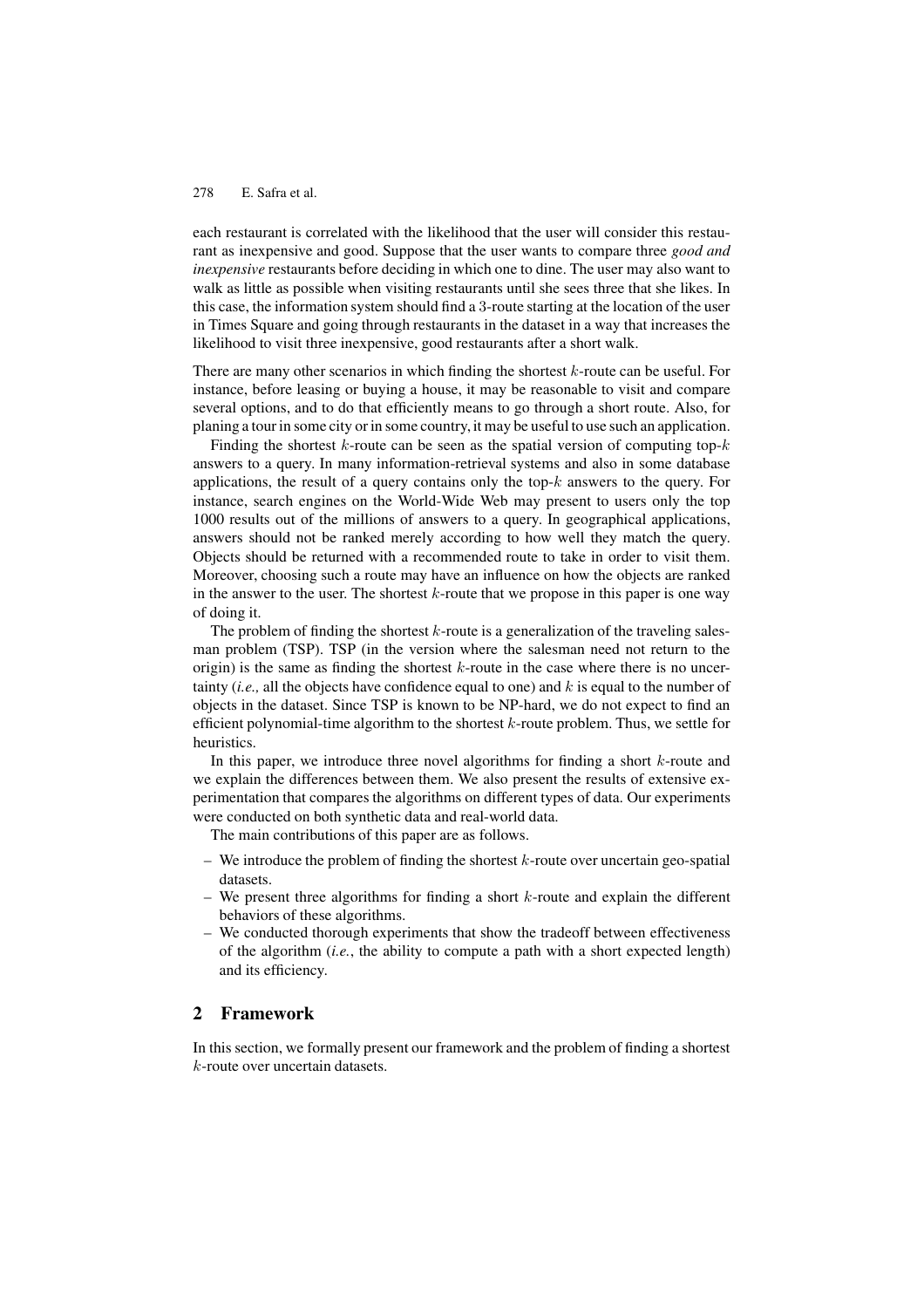**Uncertain Geo-Spatial Datasets.** A *geo-spatial dataset* is a collection of *geo-spatial objects*. Each object has a location and may have additional spatial and non-spatial attributes. Height and shape are examples of spatial attributes. Address and name are examples of non-spatial attributes. We assume that locations are points and objects are disjoint, *i.e.,*, different objects have different locations. For objects that are represented by a polygonal shape and do not have a specified point location, we consider the center of mass of the polygonal shape to be the point location. The distance between two objects is the Euclidean distance between their point locations. We denote the distance between two objects  $o_1$  and  $o_2$  by *distance*( $o_1$ ,  $o_2$ ). Similarly, if  $o$  is an object and l is a location, then  $distance(o, l)$  is the distance from  $o$  to  $l$ .

An uncertain geographical dataset is a pair  $(D, \varphi_c)$ , where D is a geo-spatial dataset and  $\varphi_c : D \to [0, 1]$  is a function that maps each object of D to a value between 0 and 1, called *confidence*. An *instance* of  $(D, \varphi_c)$  is a pair  $(D, \tau)$  where  $\tau : D \to \{true, false\}$ is a function that maps each object of D to a *correctness value*, which is either *true* or *false*. An uncertain dataset  $(D, \varphi_c)$  has  $2^{|D|}$  possible instances, where  $|D|$  is the number of objects in D. We consider the confidence of an objects as an indication of how likely it is for the object to be correct, *i.e.*, to be mapped to *true* by  $\tau$ . To each instance  $I = (D, \tau)$ , we assign a probability  $P(I)$  according to the confidence values of the objects:  $P((D, \tau)) = [H_{\{o_i | \tau(o_i) = true\}} \varphi_c(o_i)] \cdot [H_{\{o_i | \tau(o_i) = false\}}(1 - \varphi_c(o_i))].$ When computing a route over an uncertain dataset, the actual instance is not known. Hence, the probabilities of possible instances should be taken into account.

Usually, users know only D and  $\varphi_c$  when querying or using uncertain data. However, when developing algorithms for uncertain data, it is important to test them on data for which  $\tau$  is known in order to determine the quality of the results of each algorithm. Thus, the datasets in our experiments included full information about  $\tau$ .

**Shortest** k**-Route.** Consider a dataset D with n objects  $o_1, \ldots, o_n$ . A *complete route* over D is a sequence  $\rho = o_{i_1}, \ldots, o_{i_n}$  where  $i_1, \ldots, i_n$  is some permutation of  $1, \ldots, n$ . The complete route  $\rho$  provides an order for traversing the objects of D. Now, suppose that we are given an instance  $I = (D, \tau)$ , which includes  $\tau$  in addition to D. Consider a traversal that starts at some given point s and visits the objects according to  $\rho$ . For each object  $o$ , we can count the number of correct objects and the distance until we get to  $o$ . Formally, we denote by  $correct_{\rho}(o_{i_j})$  the number of correct objects among  $o_{i_1}, \ldots, o_{i_j}$ . That is,

$$
correct_{\rho}(o_{i_j}) = |\{o_{i_l} \mid 1 \leq l \leq j \text{ and } \tau(o_{i_l}) = true\}|.
$$

Also, we denote by  $distance_{\rho}(s, o_{i_j})$  the distance of the path that starts at s and leads to  $o_{i_j}$  according to  $\rho$ . That is,

$$
distance_{\rho}(s, o_{i_j}) = distance(s, o_{i_1}) + \sum_{l=1}^{j-1} distance(o_{i_l}, o_{i_{l+1}}).
$$

Given an instance  $I = (D, \tau)$  and a complete route  $\rho = o_{i_1}, \ldots, o_{i_n}$  over D, a k*route* is the shortest subsequence  $o_{i_1}, \ldots, o_{i_j}$  such that  $correct_{\rho}(o_{i_j}) = k$ ; however, if such a subsequence does not exist (*i.e., correct*<sub> $o$ </sub>( $o_{i_n}$ ) < k), then the k-route is  $\rho$  itself. Intuitively, a  $k$ -route is a traversal that stops at the  $k$ -th correct object. We denote by k-distance(s,  $\rho$ , I) the distance of the k-route  $o_{i_1}, \ldots, o_{i_j}$  when starting at s, that is,  $k$ *-distance* $(s, \rho, I) = distance_{\rho}(s, o_{i_{\rho}})$ .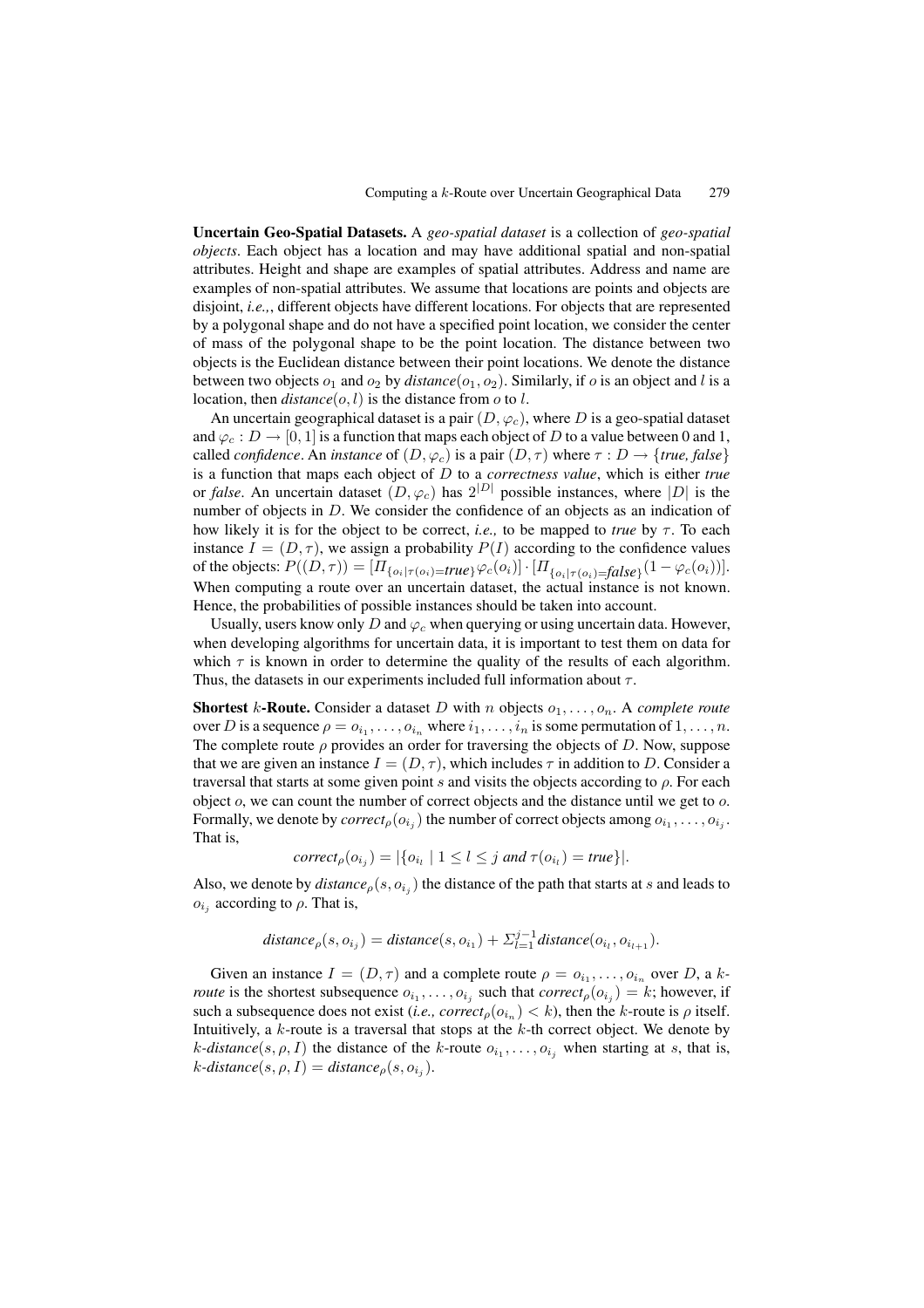For an uncertain dataset, there can be many possible instances having  $k$ -routes with different lengths. Thus, we consider an expected length rather than an exact length. Given an uncertain dataset  $(D, \varphi_c)$ , a starting point s and a complete route  $\rho$  over D, the *expected length* of a k-route is

$$
\Sigma_I
$$
 is an instance of  $(D,\varphi_c)$  [ $P(I) \cdot k$ -distance $(s, \rho, I)$ ].

The shortest k-route over an uncertain dataset  $(D, \varphi_c)$  is a complete route  $\rho$  that has an expected length smaller or equal to the expected length of any other  $k$ -route over  $(D, \varphi_c)$ . Since computing the shortest k-route is computationally hard, our goal in this work is to provide polynomial-time algorithms for computing a short  $k$ -route.

**Assessing the Quality of the Result.** In this work, we present three algorithms to the problem of finding a short  $k$ -route. In order to assess the quality of the results of these algorithms, we compare the expected length of the  $k$ -routes that the different algorithms compute. An algorithm  $A_1$  is considered better than algorithm  $A_2$  with respect to an uncertain dataset  $(D, \varphi_c)$  and a starting point s, if the expected length of the k-route produced by  $A_1$  is shorter than the expected length of the k-route produced by  $A_2$ . Given a digital map that contains D, algorithm  $A_1$  is better than  $A_2$  for  $(D, \varphi_c)$  if the number of points s (of the map) for which  $A_1$  is better than  $A_2$  is greater than the number of points s for which  $A_2$  is better than  $A_1$ .

# **3 Algorithms**

<span id="page-4-0"></span>In this section, we present three novel algorithms for finding a short  $k$ -route. We use the following notation when presenting the algorithms. We denote by  $(D, \varphi_c)$  the given uncertain dataset and by  $o_1, \ldots, o_n$  the objects of D. We denote by s the location where the traversal should start. The result of the algorithms is a sequence  $o_{i_1}, \ldots, o_{i_n}$  that defines a complete route.

#### **3.1 The Greedy Algorithm**

In the greedy algorithm, a route is constructed iteratively. Intuitively, in each iteration, the algorithm adds (to the sequence) the object that has the best ratio of confidence to distance among the objects that have not yet been added in previous iterations. The algorithm is presented in Fig. 1. Note that when choosing which object to add, while constructing the route, objects with high confidence are preferred over objects with low confidence and near objects are preferred over far objects.

The greedy algorithm is simple and efficient. No preprocessing is required and it has  $O(|D|^2)$  time complexity. It u[sua](#page-5-0)lly performs well (*i.e.*, provides a short k-route) in the following two cases. First, when k is very small. In particular, this is true for  $k = 1$ . Secondly, when the objects of  $D$  are uniformly distributed and there is no correlation between confidence values and locations. Intuitively, in such cases, there is no preferred direction for the first leg of the traversal (which starts at s). Hence, the initial direction chosen by the greedy algorithm is as good as any other direction, and the produced route will have an expected distance close to the optimal.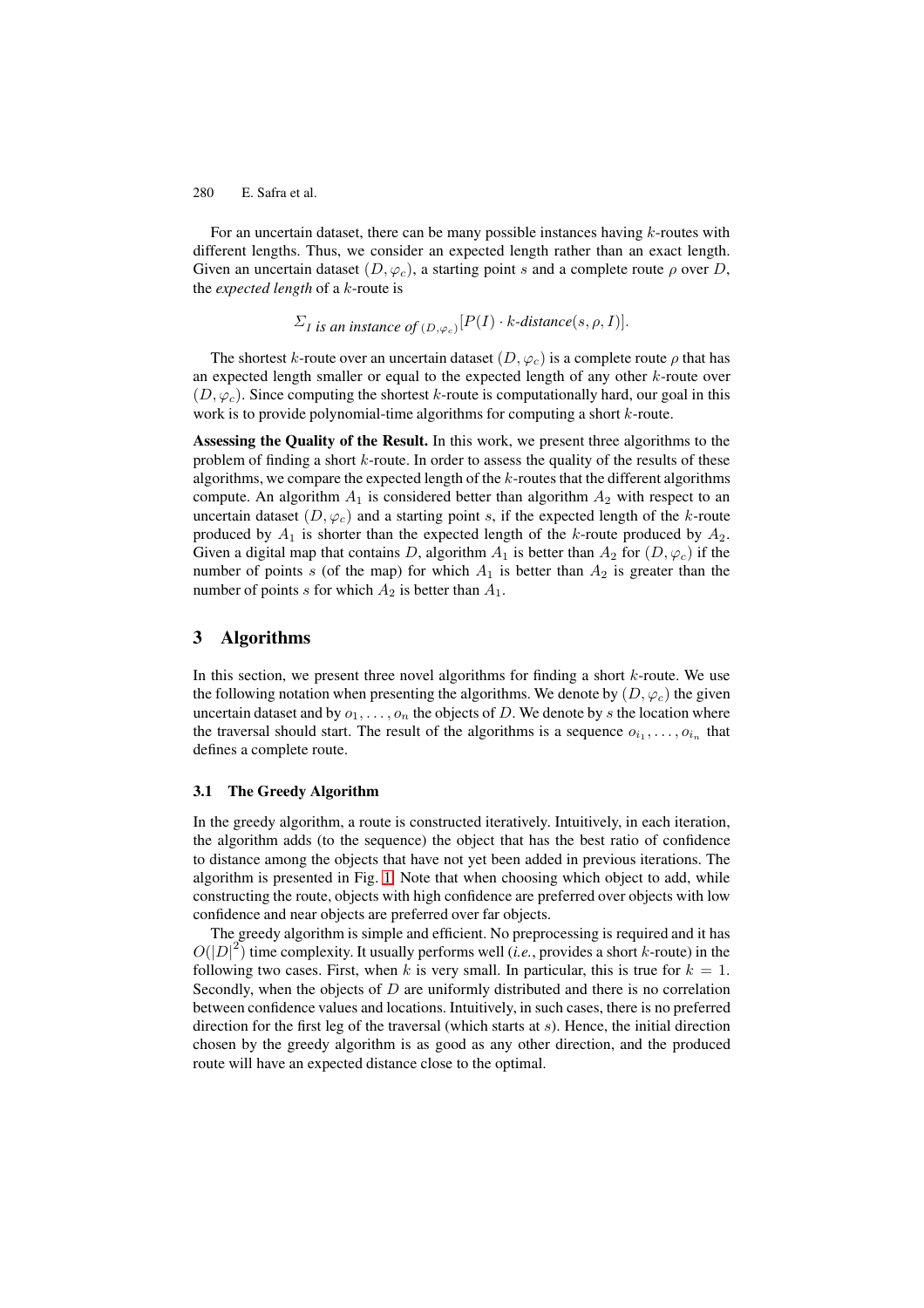| Greedy $(D, \varphi_c, s)$                                                                                               |
|--------------------------------------------------------------------------------------------------------------------------|
| <b>Input:</b> A dataset D with confidence values $\varphi_c$ , and a start location s<br><b>Output:</b> A route over $D$ |
| 1: let $\pi$ be an empty sequence                                                                                        |
| 2: CurrentLocation $\leftarrow s$                                                                                        |
| 3: NotVisited $\leftarrow D$                                                                                             |
| 4: while <i>NotVisited</i> $\neq \emptyset$ do                                                                           |
| let o be the object in <i>NotVisited</i> such that $\frac{\varphi_c(o)}{distance(CurrentLocation,o)}$<br>5:              |
| $\max\{\frac{\varphi_c(o')}{distance(CurrentLocation,o')} \mid o' \in NotVisited\}$                                      |
| 6:<br>add <i>o</i> to $\pi$                                                                                              |
| 7:<br>remove o from NotVisited                                                                                           |
| 8:<br>let <i>CurrentLocation</i> be the location of o                                                                    |
| return $\pi$                                                                                                             |

<span id="page-5-1"></span>**Fig. 1.** The greedy algorithm



<span id="page-5-0"></span>**Fig. 2.** An example where the greedy algorithm does not perform well. The starting point is marked by a diamond. Objects are marked by crosses.

When  $k$  is large and the distribution of either the objects or their confidences is not homogeneous, the greedy algorithm is not likely to provide good results. The following example illustrates a problematic behavior of the greedy algorithm.

<span id="page-5-2"></span>*Example 3.* Fig. 2 shows a dataset that has a cluster of objects on the right side, and three objects with growing distances between them on the left side. Suppose that all the objects have the same confidence value. Given the starting location marked by a diamond, the route computed by the greedy algorithm will first go to the three objects on the left instea[d o](#page-5-1)f going to the cluster on the right. For  $k = 4$ , for instance, it is better to start the route by going to objects in the cluster on the right side.

From Example 3, we can learn that the greedy algorithm is not an approximation algorithm to the shortest  $k$ -route problem. That is, for any given positive constant  $c$ , it is possible to construct an example in which the greedy algorithm will return a  $k$ -route whose expected length is greater than the expected length of the shortest  $k$ -route multiplied by c. C[ons](#page-5-2)tructing such an example is done by generating a dataset similar to the one in Example 3, choosing a large enough  $k$ , and appropriately adding more objects (with growing distances between them) on the left side of the starting location and adding objects to the cluster on the right side.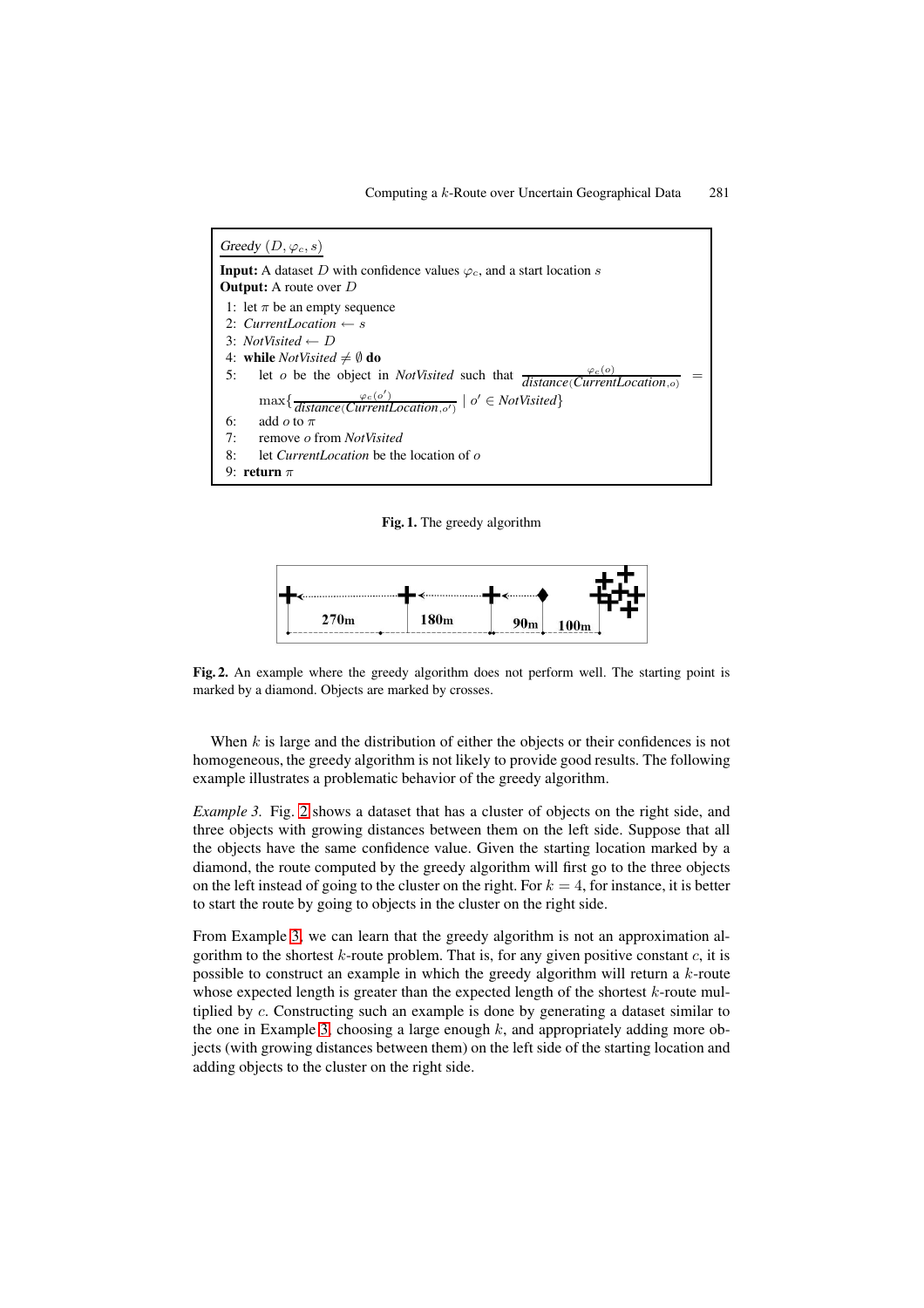$AAG\left(D,\varphi_{c},s\right)$ **Parameter:** An accuracy parameter  $\epsilon$ **Input:** A dataset D with confidence values  $\varphi_c$ , and a start location s **Output:** A route over D 1: generate a weighted graph G from D and  $\varphi_c$ 2: generate a transition matrix  $P$  from  $G$ 3: create a uniform distribution  $X_1 = (\frac{1}{n}, \dots, \frac{1}{n})$ 4:  $t \leftarrow 1$ 5: **while**  $||P^{t+1}X_1 - P^tX_1|| \ge \epsilon$  **do** 6:  $t \leftarrow t + 1$ 7: create from  $P^t X_1$  a function  $X^s$  that provides an aa-value to each node 8:  $\pi \leftarrow \text{Greedy}(D, X^s, s)$ 9: **return** π

<span id="page-6-0"></span>**Fig. 3.** The Adjacency-Aware Greedy algorithm

While the greedy algorithm is not an approximation algorithm to the shortest  $k$ route problem, it is an approximation algorithm for TSP [15]. This shows that in some aspects, the shortest  $k$ -route problem is inherently different from TSP.

#### **3.2 The Adjacency-Aware Greedy Algorithm**

Dealing with clusters of objects is important in many real-[wor](#page-17-2)ld scenarios. For example, in many cities, hotels are grouped near airports or tourist sites. Restaurants are usually located in the city center, near tourist sites and in the business district. Similarly, other utilities, such as shops or municipal buildings, are usually grouped together rather than being uniformly dispersed all over the city.

When a given dataset contains clusters of objects, a good heuristic is to give precedence to points that are in a cluster over points that are not in a cluster. This, however, is not done by the greedy algorithm, as shown in Example 3. The *Adjacency-Aware Greedy Algorithm* (AAG) improves the greedy algorithm by preferring objects that are surrounded by many near objects, especially if the near objects have high confidence values. This is done by means of assigning *adjacency-aware values* (abbr. *aa-values*) to objects as follows.

The aa-value given to an object should be based not only on the distances of the other objects and their confidence values, but also on their configuration. For example, we should prefer an object that has a neighboring cluster of four objects, within a distance of 100 meters, over an object that has four neighbors, all of them at a distance of 100 meters but in four different directions.

To compute the aa-values, we represent the dataset as a graph with weighted edges. We use the weighs to compute, for each object, an aa-value that is the probability of reaching that object in a random walk on the graph. The weight of an edge  $(o_1, o_2)$ represents the probability of moving from  $o_1$  to  $o_2$  and is determined by the distance between the two objects and their confidence values. In a random walk on the graph, an object with many near neighbors has a higher probability to be visited than an object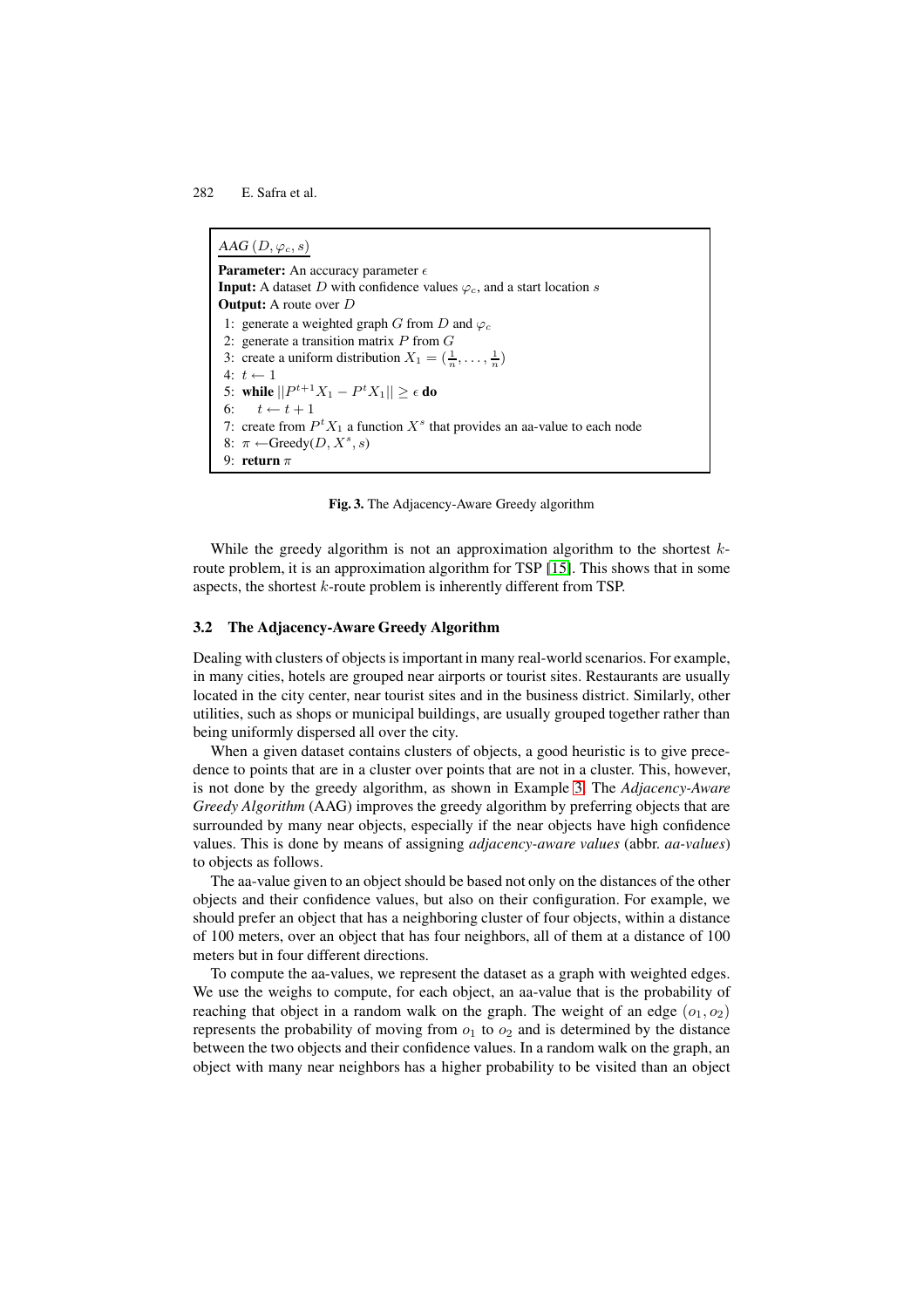with fewer near neighbors. Furthermore, an increase in the aa-value of a node raises the aa-values of its neighbors for the following reason. If a node  $\sigma$  has a higher probability to be visited in a random walk, then there is an increased likelihood of visiting the near neighbors of o. Hence, the aa-values of objects are affected by the configuration of the dataset.

Now, we formally define the weighted graph and show how to compute the probability of reaching a node by a random walk on this graph. Given the uncertain dataset  $(D, \varphi_c)$ , we generate a weighted graph  $G = (V, E, w)$ , where the set of nodes V consists of all the objects in D, the set of edges E is  $D \times D$ , *i.e.*, there is an edge in G between every two nodes, and w is a function that maps each edge  $e = (o_1, o_2)$  of E, where  $o_1 \neq o_2$ , to the weight  $w(e) = \frac{\varphi_e(o_2)}{distance(o_1, o_2)}$ . For each object o, we define  $w((o, o)) = 0$ . A random walk over G is a stochastic process that chooses the next node to visit as follows. If we are at some node  $v$ , we randomly choose an outgoing edge of v. The probability of choosing an edge is proportional to its weight. The random walk creates a sequence  $v_1, v_2, \ldots, v_t, \ldots$  of nodes. Since the walk is random, the node  $v_t$ that is visited after  $t$  steps can be any node of  $G$ —each node with a different probability. We denote by  $X_t$  the probability distribution over V of being at each node after t steps. We represent  $X_t$  as a vector of probabilities of length |D|. That is,  $X_t[i]$  is the probability to be at node  $o_i$  after t steps.

The random walk is a memoryless process, that is, each step depends only on the last state. In other words, the probability of choosing an outgoing edge for making the next step is independent of the path that led to the current node. Hence, it is a Markov chain, which means that the random walk can be described using an  $n \times n$  *transition matrix* P, such that  $X_{t+1} = PX_t$  holds for every t (note that n is the number of objects in D). We denote by  $P_{ij}$  the element in the *i*th column and the *j*th row of P. The element  $P_{ij}$  is the probability to move from node  $o_i$  to node  $o_j$ . Since the choice of edges is according to their weights, we define  $P$  as follows.

$$
P_{ij} = \frac{w(o_i, o_j)}{\sum_{j'=1}^{n} w(o_i, o_{j'})}
$$

Note that  $\sum_{i=1}^{n} P_{ij} = 1$  holds for every row j.

The transition matrix  $P$  defines an irreducible and aperiodic Markov chain. (Intuitively, irreducible means that from each node there is a non-zero probability to reach any other node, since the graph is connected; aperiodic means that for each node, 1 is the greatest common divisor of the lengths of all paths from this node to itself, since the graph is not bipartite.) So, given an initial uniform distribution  $X_1 = (\frac{1}{n}, \dots, \frac{1}{n})$ , we have that  $P^t X_1 \to X^s$  as  $t \to \infty$ , where  $X^s$  is a stationary distribution, that is,  $PX^s = X^s$ . For each i, the distribution  $X^s$  gives the probability to be at  $o_i$  in a random walk on G.

The AAG algorithm of Fig. 3 computes the stationary distribution  $X<sup>s</sup>$  and then applies the greedy algorithm where  $X^s$  replaces  $\varphi_c$ . Computing  $X^s$  can be done as a preprocessing step. Thus, given a user request with a specific location, the time complexity of computing a route is the same as the time complexity of the greedy algorithm.

Our experiments show that t[he](#page-6-0) AAG algorithm improves the greedy algorithm. However, AAG has the disadvantage that the probability distribution  $X<sup>s</sup>$  must be computed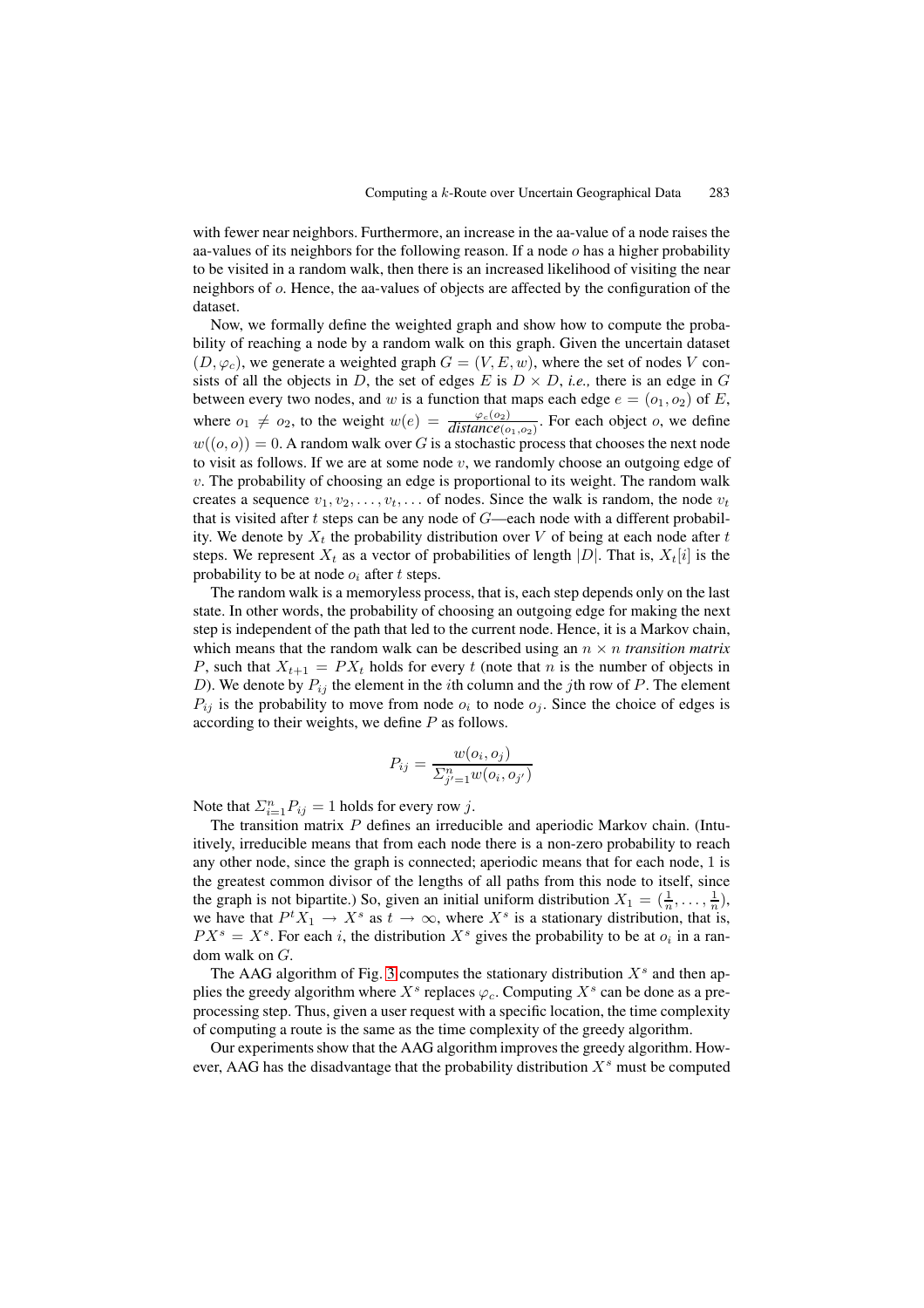$k$ -EG  $(D, \varphi_c, s)$ 

**Parameter:** The number k of correct objects to visit **Input:** A dataset  $D$  with confidence values  $\varphi_c$ , and a start location  $s$ **Output:** A route over D 1:  $K \leftarrow \emptyset$ 2:  $S \leftarrow \{\{o\} \mid o \in D\}$ 3: **while**  $S \neq \emptyset$  **do** 4: **for each** set S in S **do** 5: **if**  $k \leq \sum_{o \in S} \varphi_c(o)$  then 6: add  $S$  to  $K$ 7: remove  $S$  from  $S$ 8: **else** 9:  $minLength \leftarrow \infty$ 10: **for each** o ∈ D − S **do** 11: let  $l_{S,o}$  be the length of the route created by a greedy algorithm for the starting point s and the objects  $S \cup \{o\}$ , based on merely distances, without using confidence values (at each iteration the greedy adds to the path the nearest object to the current location among the objects not added so far) 12: **if**  $l_{S,o} < minLength$  **then** 13:  $objToAdd \leftarrow o$ 14:  $minLength \leftarrow l_{S,o}$ 15: add *objToAdd* to S 16:  $minLength \leftarrow \infty$ 17: *chosenSet* ← ∅ 18: **for each**  $S$  in  $K$  **do** 19: let  $l_S$  be the length of the route created by a greedy algorithm for the starting point  $s$  and the objects of  $S$ , according to distance and without using the confidence values 20: **if**  $l_S < minLength$  **then** 21:  $chosenSet \leftarrow S$ 22:  $minLength \leftarrow l_S$ 23: let  $\pi$  be the route that starts at s and is generated by a greedy algorithm using only distances, over the objects of *chosenSet* 24: complete  $\pi$  to include all the objects of D using the greedy algorithm as in Fig. 1 (when choosing which object to add use the ratio of distance and confidence) 25: **return** π

**Fig. 4.** The k-Expectancy Grouping algorithm

<span id="page-8-0"></span>before computing a route, and hence AAG is less efficient than the greedy algorithm for datasets that change frequently. AAG also suffers from the following two problems.

1. AAG ignores  $k$  when computing the route. For instance, consider the case that is depicted in Fig. 5, assuming that all the objects have the same confidence value. There is a small cluster on the left side of the starting point and a larger cluster on the right side of the starting point. The smaller cluster is closer to the starting point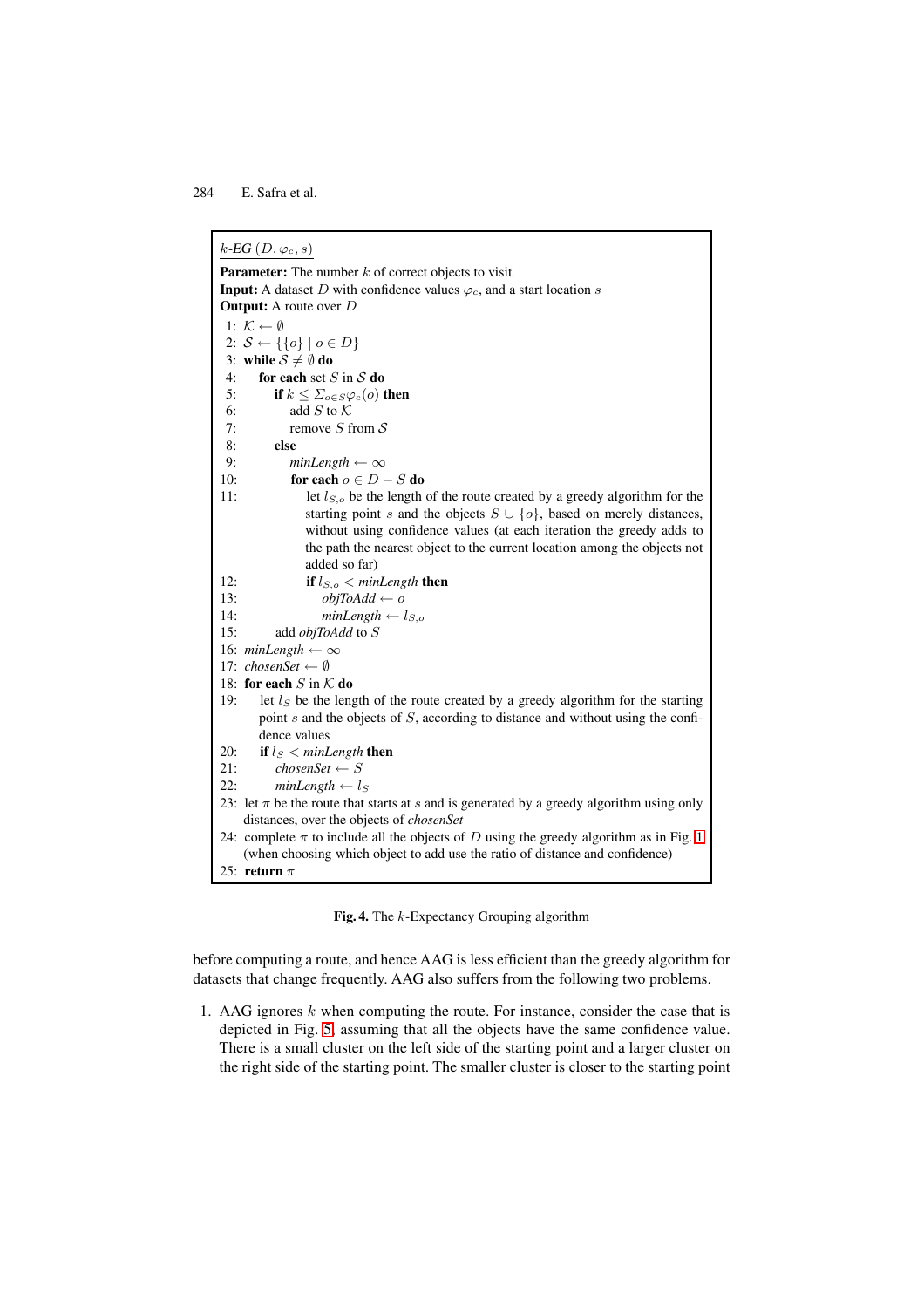Computing a k-Route over Uncertain Geographical Data 285



**Fig. 5.** An example where the AAG algorithm does not perform well. The starting point is marked by a diamond. Objects are marked by crosses.

than the larger cluster. For large values of  $k$ , it is better to go to the bigger cluster first. But for small values of  $k$ , going to the nearer (and smaller) cluster may be a better approach. In AAG, however, the same path is returned for all values of  $k$ .

2. A second problem is that by going directly to points in a cluster, there may be points on the way to the cluster, such that visiting them would not increase the distance of the route and yet, in the AAG method, such points are not always visited.

Our third method solves the above problems.

#### **3.3 The** *k***-Expectancy Grouping Algorithm**

We now present the third method, namely, the k*-Expectancy Grouping* (k-EG) algorithm. Differently from the previous methods, the route generated by this algorithm depends not only on the dataset and the starting point, but also on the value of  $k$ . The  $k$ -EG algorithm consists of two steps. The first creates sets of objects such that the expected number of correct objects in each one is  $k$ . The second step applies the greedy algorithm to each one of these sets, and chooses the set for which the greedy algorithm generates the shortest route.

The  $k$ -EG algorithm is shown in Fig. 4. In the first part of the algorithm, sets of objects are generated and inserted into K. The sets in K are constructed so that the sum of confidence values, of the objects in each set, is greater than  $k$ . This means that for the sets in  $K$ , the average number of correct objects is at least k. Initially, K is empty.

The algorithm uses  $S$  to store sets that [are](#page-8-0) eventually moved to  $K$ . Initially, for each object o in D, the set  $\{o\}$  is in S. Then, we iteratively extend the sets in S by adding one object at a time, as described below. When a set has (for the first time) a confidence sum that is at least k, it is moved to K. In order to extend a set S of S by one object, we examine all the objects  $o$  of  $D$  that are not yet in  $S$ . For each object  $o$ , we compute a route that starts at s and traverses the objects of  $S \cup \{o\}$ . This route is computed by a greedy algorithm that uses ordinary distances (i.e., it is essentially the same algorithm as in Fig. 1, except that all the confidence values are equal to 1). The object  $\sigma$  for which the constructed route is the shortest is the one that is added to S.

After constructing the sets (Lines  $1-15$ ), we choose the one that has the shortest route (Lines 16–22). Then, a route is created from the chosen set by applying the greedy algorith[m w](#page-5-0)ith ordinary distances. After traversing all the objects of the chosen set, we continue the route by visiting all the remaining objects of  $D$ , but now we apply the greedy algorithm that uses the ratio of the confidence to the distance.

In general, k-EG has  $O(n^5)$  time complexity, where n is the number of objects in D. To see why this is true, note that initially there are n sets in  $S$ . Since the number of sets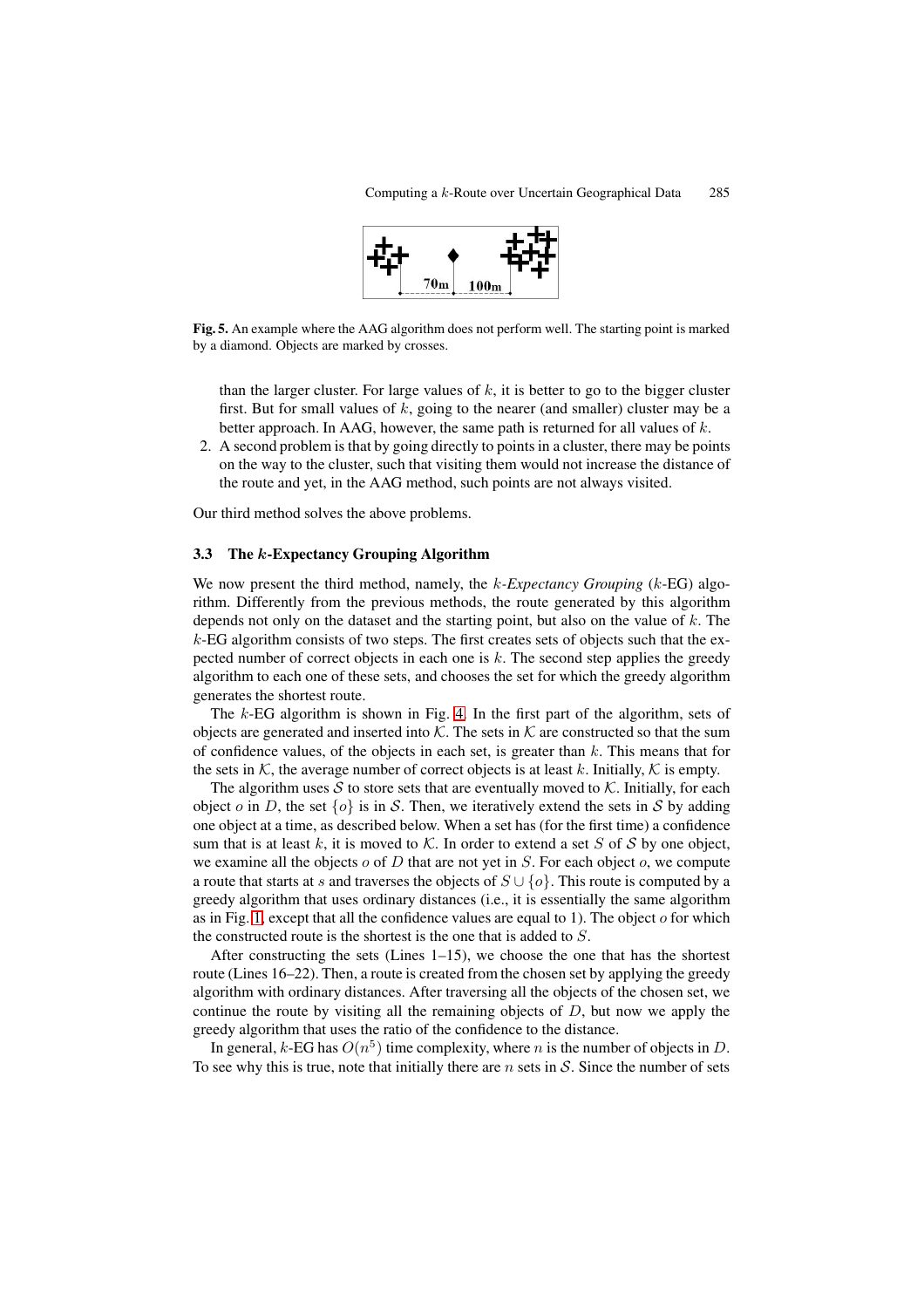in S does not grow, there are at most n sets in S during the entire run of the algorithm. Also, each set contains at most  $n$  objects. Every set can be extended at most  $n$  times, each time by choosing an object from a set of at most n possible objects. So, there are at most  $n^2$  times of considering whether to add a certain object to a certain set, which means no more than  $n<sup>3</sup>$  times of computing a route using a greedy algorithm, for all the n sets. Since for each set S the greedy algorithm has an  $O(|S|^2)$  running time, the total time is  $O(n^5)$ .

In practice, the sets in S are expected to have a size that is much smaller than n. It is reasonable to assume that in practical cases, the sets of S (and hence, also the sets in  $K$ ) have an  $O(k)$  size. If we consider, for instance, the case where all the objects in D have confidence values greater than 0.5, then every set in  $S$  has at most  $2k$  objects. Under the assumption that sets in S have an  $O(k)$  size, the running time of the algorithm is  $O(n^2k^3)$ . When k is constant, we actually get an  $O(n^2)$  running time.

# **4 Experiments**

In this section, we describe the results of extensive experiments on both real-world data and synthetically-generated data. The goal of our experiments was to compare the three methods presented in Section 3, over data with varying levels of object spread and different distributions of confidence values.

#### **4.1 Tests on Synthetic Data**

We used synthetic datasets to test [th](#page-4-0)e differences between our algorithms. One of the synthetic datasets on which we conducted experiments is depicted in Fig. 6. In this figure, objects are marked by crosses. Potential starting points are marked by circles and have a letter (A, B or C) next to the circle. The confidence values were chosen randomly according to a Gaussian distribution (normal distribution) with mean 0.7 and standard deviation 0.1. We do not show the confidence values in Fig. 6 becau[se](#page-11-0) in some parts of the figure, objects are too dense for writing visible numbers next to them.

For estimating the expected distance of a route  $\rho$  over some given dataset  $(D, \varphi_c)$ , when testing the quality of some algorithm, we generated 100 instances of  $(D, \varphi_c)$  and computed the average distance of a  $k$ -route over these instances. Tha[t is](#page-11-0), for every given dataset  $(D, \varphi_c)$ , we generated 100 instances  $(D, \tau_1), \ldots, (D, \tau_{100})$  where each  $\tau_i$  was the result of randomly choosing truth values  $\tau_i(o_1), \ldots, \tau_i(o_n)$ , such that  $\varphi_c(o_j)$  and  $1 - \varphi_c(o_i)$  were the probabilities of choosing  $\tau_i(o_i)$  to be *true* and *false*, respectively. We then computed the distances  $d_1, \ldots, d_{100}$ , where  $d_i$  is the length of the route from the starting point to the kth correct object when traversing  $(D, \tau_i)$  according to  $\rho$ . We consider the average  $\left(\sum_{i=1}^{100} d_i\right)/100$  as the expected distance of  $\rho$  over  $(D, \varphi_c)$ .

Fig. 8 shows the results of our algorithms when computing a route over the dataset of Fig. 6, where A is the starting point. The graph in this figure shows the expected  $k$ -distance, of the routes computed by the algorithms, as a function of  $k$ . The results of the greedy algorithm are presented by diamonds. For AAG, the results are depicted by square[s, a](#page-11-1)nd for  $k$ -EG, the results are depicted by triangles. The graph shows that for small k [v](#page-11-0)alues ( $k = 1$  or  $k = 2$ ), all three algorithms provide a route with a similar expected distance. For larger  $k$  values, the greedy algorithm is much worse than AAG and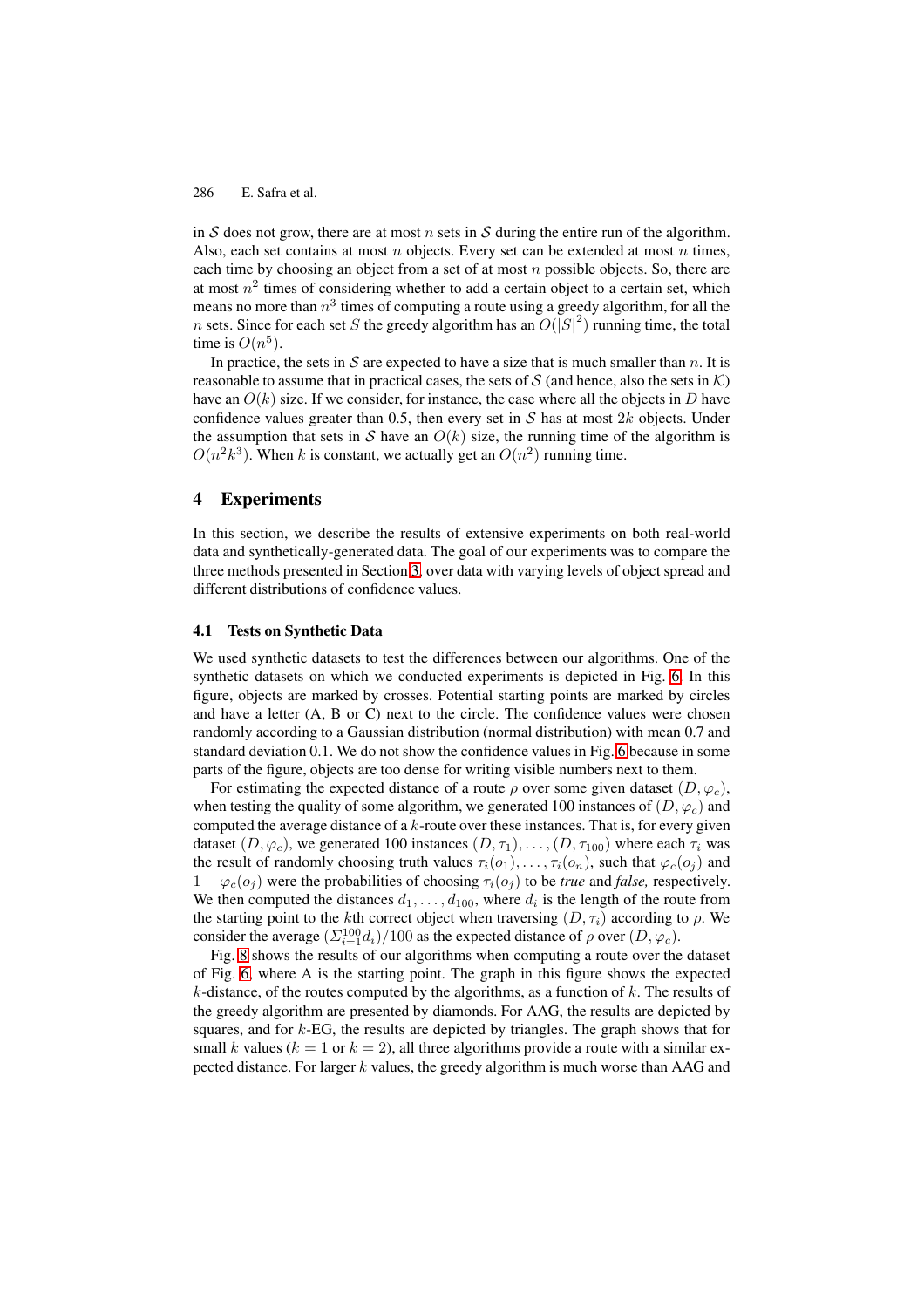

<span id="page-11-0"></span>



**Fig. 8.** Results on the dataset of Fig. 6, starting at point A



<span id="page-11-2"></span>

**Fig. 9.** Results on the dataset of Fig. 6, starting at point B

<span id="page-11-1"></span>k-EG. For instance, when  $k = 7$ , [th](#page-11-0)e route of greedy algorithm has an expected len[gth](#page-11-0) that is greater than 10 kilometers while AAG and k-EG provide routes with expected lengths of less than 5 kilometers. The differences are because AAG and k-EG generate a route that goes directly to a near cluster while the route generated by the greedy algorithm does not go directly to a cluster. For the starting point B, the differences in the quality of the results, between the greedy and the other two algorithms, are even larger, because it takes longer for the route of the greedy algorithm to get to a cluster.

Fig. 10 shows the results of our algorithms when computing a route over the dataset of Fig. 6 using C as the starting point. In this case, there is a difference between the results provided by AAG and those of k-EG. In order to understand the behavior of the different algorithms in this case, we present the routes that are computed. The greedy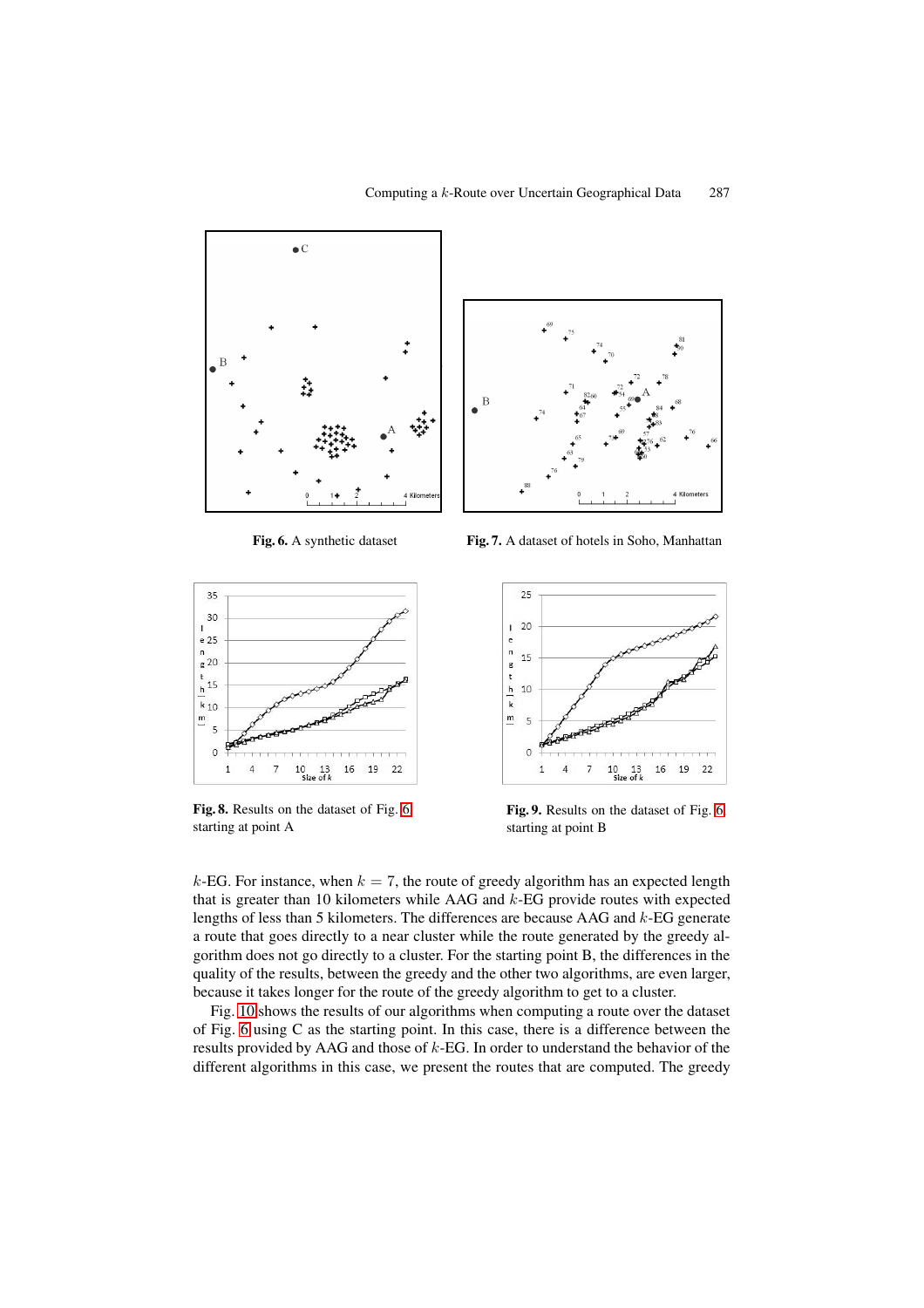

**Fig. 10.** Results on the dataset of Fig. 6, starting at point C

algorithm returns the route that is depicted in Fig. 11. AAG returns the route in Fig. 12. The route that  $k$ -EG returns for  $k = 7$  is present[ed](#page-11-0) in Fig. 13. In these figures, it can be seen that the route computed by the greedy algorithm reaches a cluster after a long travel. AAG reaches a cluster directly and thus is better than the greedy algorithm for large  $k$  values. The main problems with the rout[e th](#page-12-0)at AAG computes is that it g[oes](#page-12-1) directly to a cluster and skips objects that are on the way to [the](#page-13-0) cluster. Going through these objects increases the likelihood of reaching  $k$  correct object sooner without lengthening the route. Thus, for this case, k-EG provides a better route than AAG.



**Fig. 11.** The route by the greedy algorithm on the dataset of Fig. 6 starting at point C



<span id="page-12-1"></span>**Fig. 12.** The route by AAG on the dataset of Fig. 6 starting at point C

<span id="page-12-0"></span>We conducted several additional tests on synthetic datasets. In these tests, we had datasets with a few [la](#page-11-0)rge clusters, datasets with sev[era](#page-11-0)l small clusters and datasets with no clusters at all. Our experiments confirmed that in the presence of clusters, the greedy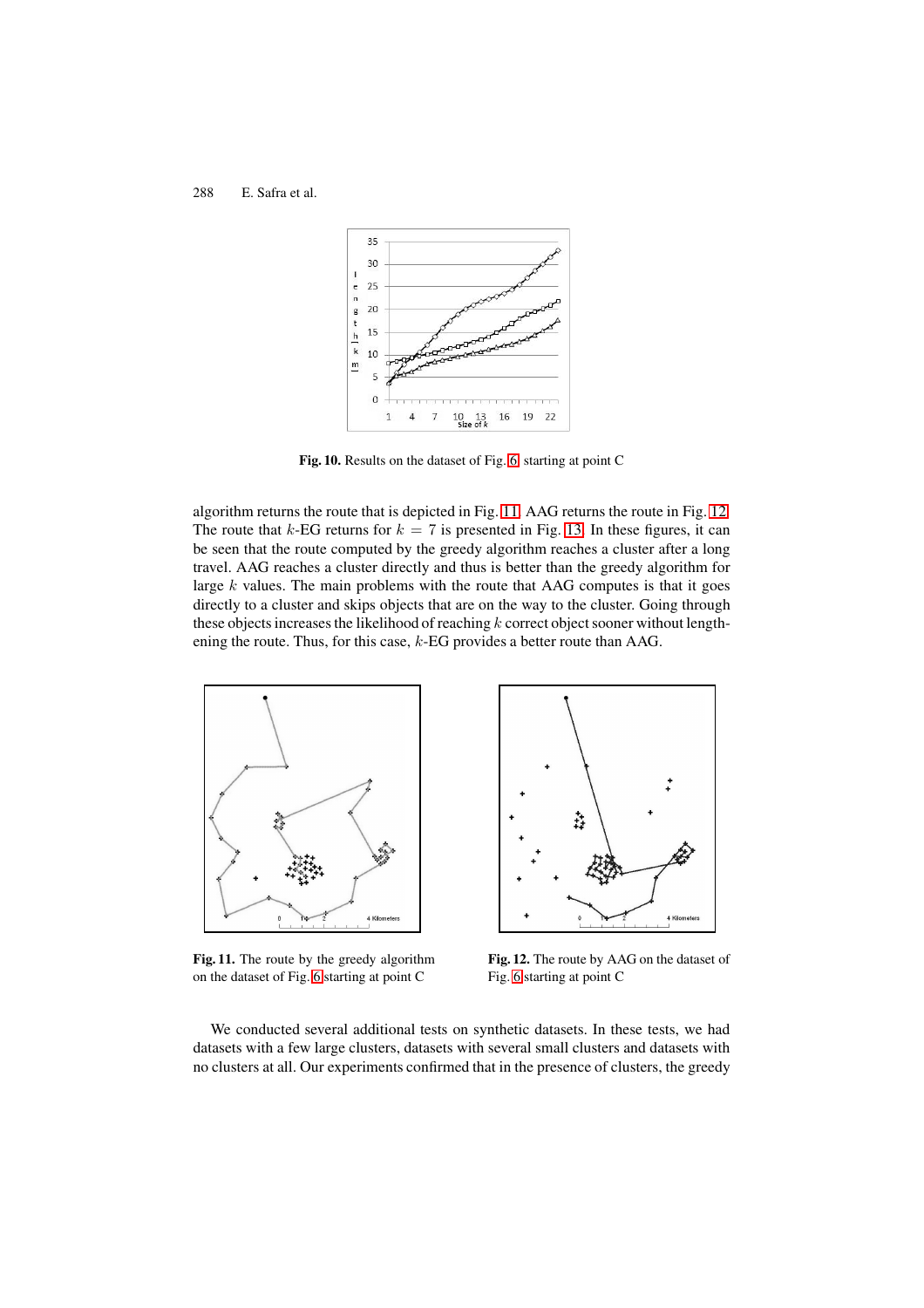

**Fig. 13.** The route by k-EG on the dataset of Fig. 6 starting at point C, for  $k = 7$ 



<span id="page-13-1"></span>**Fig. 14.** The route by k-EG on the dataset of Fig. 7 starting at point B, for  $k = 7$ 

<span id="page-13-0"></span>algorithm is much worse than the other two algorithms, and they showed that  $k$ -EG pro[vid](#page-11-0)es the best results in almost all cases.

### **4.2 Tests on Real-World Data**

We tested our algorithms on several real-world datasets to which we added confidence values. A dataset of hotels in Soho, Manhattan, is depicted in Fig. 7. The objects were taken from a map of New-York City and the confidence values were added randomly according to a Gaussian distribution with mean 0.7 and standard deviation 0.1. The results of our algorithms on this dataset are depicted in Fig. 15 and Fig. 16 for the starting points A and B, respectively. In this test, once again, t[he](#page-11-2) greedy algorithm provides the worst route and  $k$ -EG provides the best route, for almost all cases. The routes computed by the greedy, AAG and  $k$ -EG algorithms are depicted in Figures 17, 18 and 14, respectively.

In  $k$ -EG, a route is chosen from a set of possible routes. Intuitively, this reduces the number of cases where the algorithm produces an extremely bad route. To show it, we conducted experiments over three real-world datasets that are very different [one](#page-14-0) [fro](#page-14-1)m t[he o](#page-13-1)ther, using two distinct confidence distributions. One dataset that we used is of embassies in Tel-Aviv. In this dataset, almost all the objects are in two clusters that are quite far one from the other. A second dataset is of gas stations in the area of Tel-Aviv. This dataset contains three large clusters (dense urban areas) but also many objects that do not belong to a cluster. A third dataset that we used is of points of interest where objects are dispersed without any visible cluster. For each one of these datasets, we chose confidence values randomly. First, according to a uniform distribution in the range 0 to 1, and secondly, according to a Gaussian distribution with mean 0.7 and standard deviation 0.1. For each case, we chose a starting location.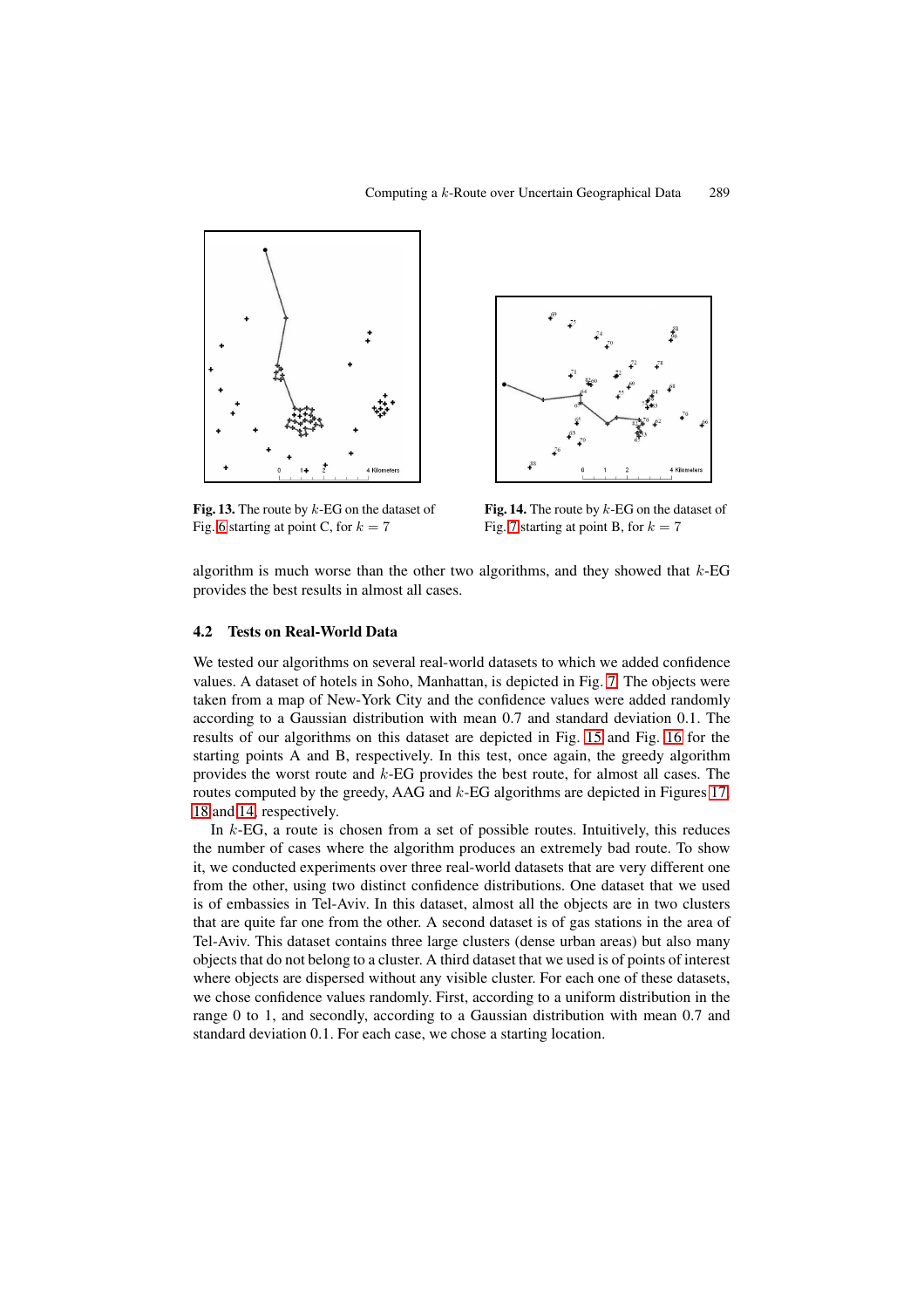

**Fig. 15.** Results on real-world dataset, starting at point A



**Fig. 17.** The route by the greedy algorithm on the dataset of Fig. 7, starting at point B



**Fig. 16.** Results on real-world dataset, starting at point B



<span id="page-14-1"></span>**Fig. 18.** The route by AAG on the dataset of Fig. 7, starting at point B

<span id="page-14-0"></span>Over each dataset, we summarized for AAG and  $k$ -EG the quality of the result with respect to the result of the greedy algorithm. To do so, we computed for  $k = 2, \ldots, 10$ the ratio of the dist[an](#page-11-2)ce of t[he](#page-11-2) route produced by the tested algorithm (AAG or  $k$ -EG) to the distance of the route produced by the greedy algorithm. We show the minimal and the maximal ratios for these cases in Fig. 19.

The graph in Fig. 19 shows that AAG sometimes generates a route that is much worse than that of the greedy algorithm. This is due to the fact that in the presence of clusters, the route generated by AAG goes directly to a cluster even when all the clusters are far from the starting point. This approach can be [exp](#page-15-0)ensive, especially for small  $k$  values. In the presence of cl[uste](#page-15-0)rs, both AAG and  $k$ -EG sometimes produce a route that is much better than the route produced by the greedy algorithm. Not surprisingly, when there are no clusters, the differences between the algorithms are smaller. Note that we get similar results for different distributions of confidence values, but an increase in the variance of confidence values leads to an increase in the difference between the smallest and the largest ratios.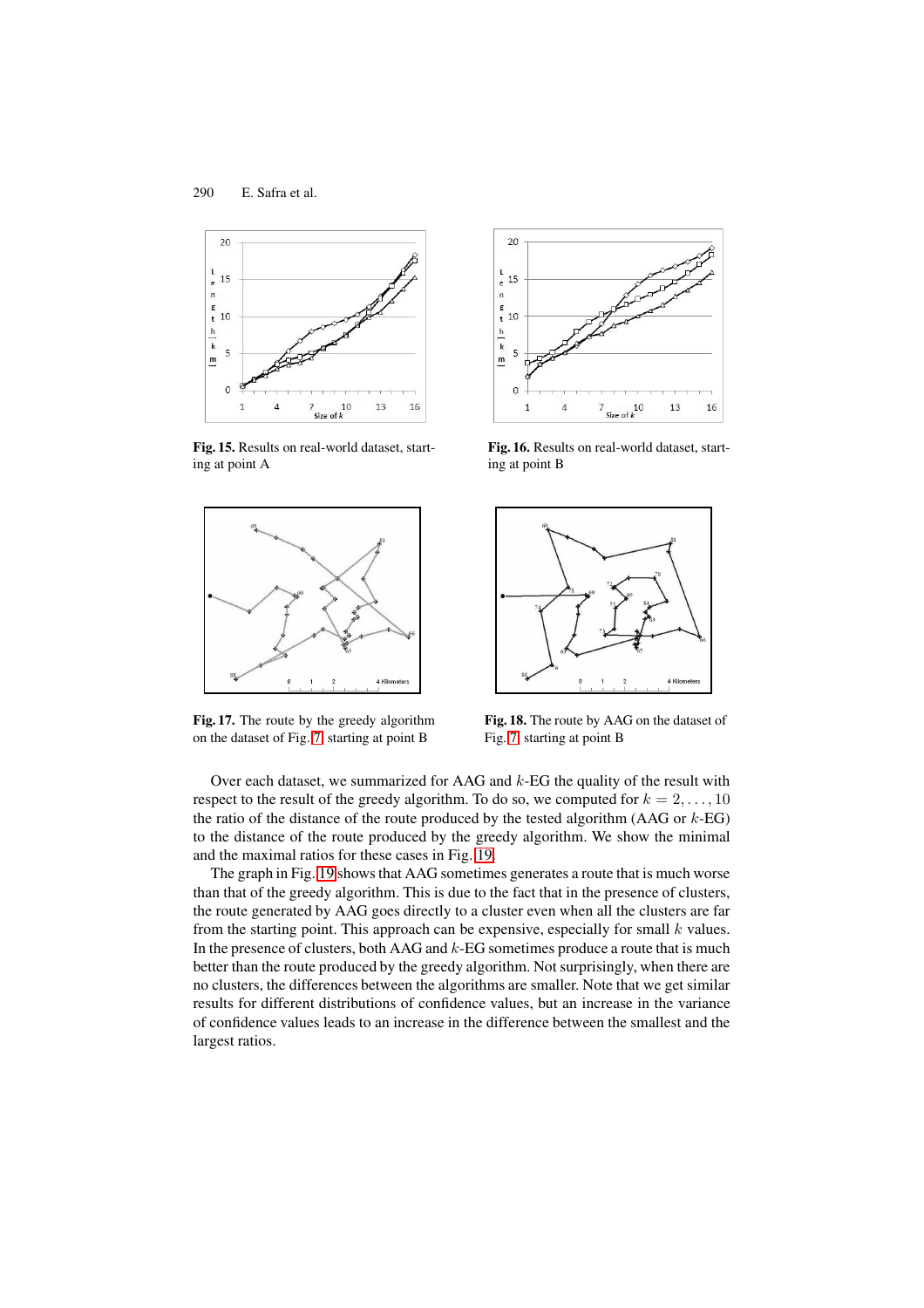

**Fig. 19.** The results of the algorithms summed up for several real-world sources



<span id="page-15-2"></span>**Fig. 20.** The runtimes (in seconds) of  $k$ -EG as a function of  $k$ , on dataset of different sizes

#### <span id="page-15-0"></span>**4.3 Running Times**

We now consider the time it takes to compute a route using our algorithms. To give running-time estimations, we measured the computation of a route on datasets of different sizes. When measuring the times, we used a PC with a Core 2 Duo, 2.13 GHz, processor (E6400) and 2GB of main memory. In Table 1, we show the time it takes to compute, using the greedy and AAG algorithms, a route over four datasets with 50, 100, 150 and 200 objects. For AAG, we show both the time it takes to compute adjacencyaware values, in the preprocessing part of the method, and the time it takes to compute a route after the preprocessing has been completed. F[or](#page-15-1)  $k$ -EG, we present in Fig. 20 the time for computing a route as a function of  $k$ . Table 1 and Fig. 20 show that the greedy algorithm is the most efficient among the three algorithms while  $k$ -EG is less efficient than the other two methods. AAG is less efficient than the greedy algorithm when including the preprocessing time, but without the preprocessing time, AAG i[s as](#page-15-2) efficient as the greedy algorithm.

**Table 1.** The time for computing a route over datasets of different sizes

|                                                                                                          |                                                 |            | [50 objects] 100 objects] 150 objects] 200 objects] |
|----------------------------------------------------------------------------------------------------------|-------------------------------------------------|------------|-----------------------------------------------------|
| Greedy                                                                                                   | $\leq 0.01$ sec $\mid$ 0.02 sec $\mid$ 0.02 sec |            | $0.02 \text{ sec}$                                  |
| $\vert$ AAG preprocessing $\vert \vert$ 0.02 sec $\vert$ 0.03 sec                                        |                                                 | $0.08$ sec | $0.13 \text{ sec}$                                  |
| $ {\text{AAG}}$ compute route $  \langle 0.01 \text{ sec}  \langle 0.01 \text{ sec}  0.02 \text{ sec}  $ |                                                 |            | $0.02 \text{ sec}$                                  |

# <span id="page-15-1"></span>**5 Related Work**

With the ongoing advances in the areas of wireless communication and positioning technologies, it has become possible to provide mobile, location-based services. These services may track the movements and requests of their customers in multidimensional data warehouses, and later use this information for answering complex queries [10]. Data models for location-based services have been developed and implemented in recent years. An R-tree-based technique for indexing data about the current positions of objects in highly dynamic databases has been proposed by Saltenis and Jensen [18]. An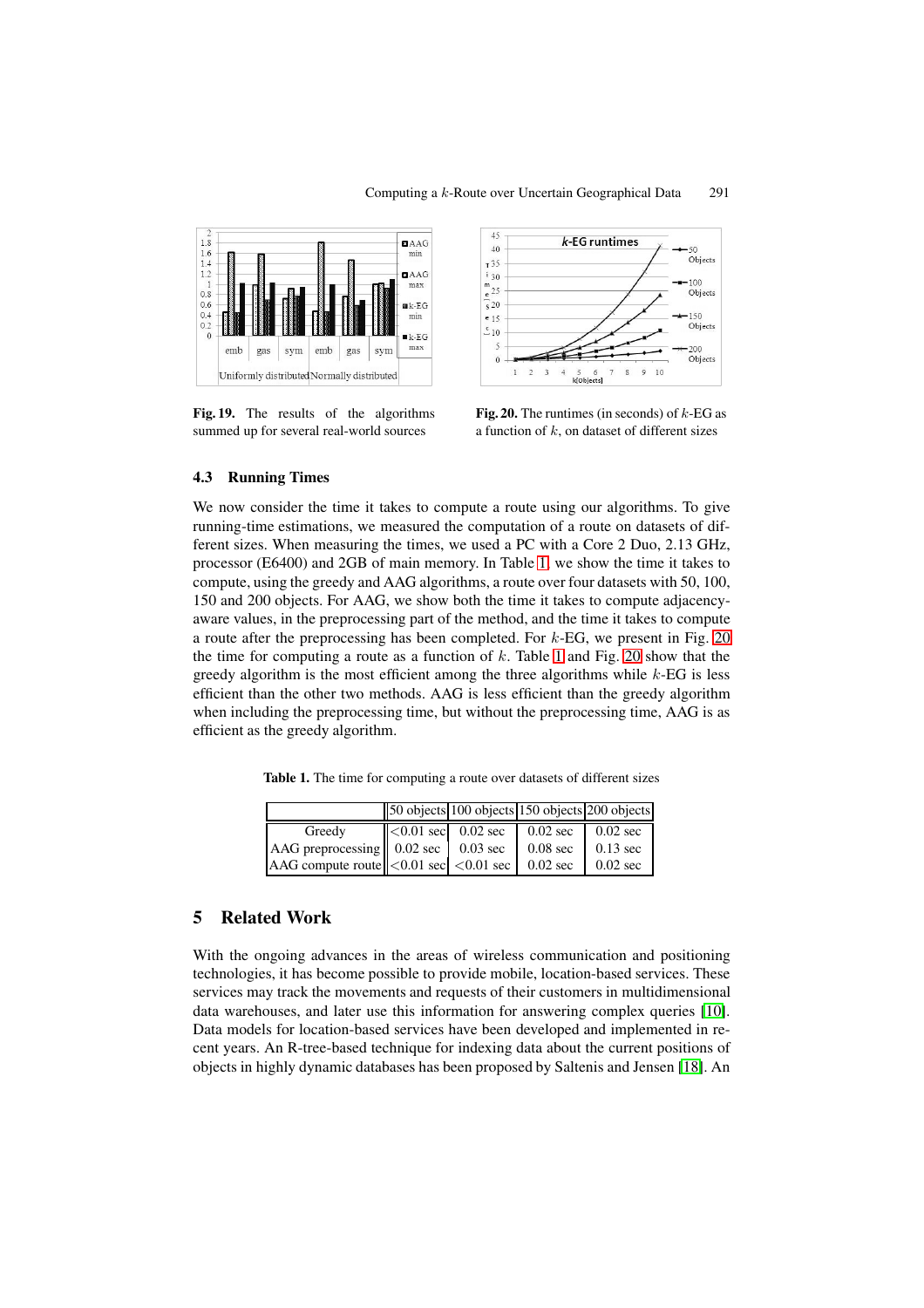efficient search for specific information over multiple collections has been described by Goodchild and Zhou [9], who have also reported on several conceptual designs for a searching process that is based on collection-level metadata (CLM). Miller and Shaw [12] have described the use of GIS-T data models and different aspects of path finding in geospatial systems for transportation purposes.

Manipulating uncertain [an](#page-17-3)d probabilistic data has received a lot of attention recently. Several papers deal with managing probabilistic and uncertain data, and propose models for [rep](#page-17-4)resenting the data [2,5,8,11]. In some papers, the problem of querying probabilistic data is considered and various techniques for efficient evaluation of queries over probabilistic data are proposed [6,7,14,16,23]. The above papers are concerned with probabilistic data in general, and not with spatial data. For probabilistic spatial data, the problem of computing [a j](#page-16-1)[oi](#page-16-2)[n](#page-17-5) [of](#page-17-6) spatial polygonal-shaped objects with imprecise locations is investigated in [13]. Computing nearest-neighbor on probabilistic spatial databases is discussed in [22]. [Pr](#page-16-3)[ob](#page-17-7)[abi](#page-17-8)[list](#page-17-9)[ic s](#page-17-10)patial data has also been considered in the context of dealing with moving objects [18,19,20]. All these problems are different from the one discussed in this paper, namely, finding the shortest  $k$ -route.

# **6 Conclusion**

In this work, we introduced the problem of finding the shortest  $k$ -route over uncertain geo-spatial datasets. Since the problem is computationally hard, we presented three heuristic algorithms for computing a short k-route, and illustrated the differences between these algorithms. We compared the algorithms using extensive experiments over synthetic and real-world data. Our experiments show that in most cases,  $k$ -EG provides the best route (*i.e.,* provides a route that is expected to lead to k correct objects within a shorter distance) and the greedy algorithm provides the worst route. However, for these algorithms, there is a tradeoff between the quality of the results and the efficiency of the algorithm. The greedy algorithm is the most efficient and  $k$ -EG is the least efficient among the three. As future work, we intend to develop optimization techniques to improve the efficiency of  $k$ -EG.

# **References**

- 1. Andritsos, P., Fuxman, A., Miller, R.J.: Clean answers over dirty databases: A probabilistic approach. In: Proceedings of the 22 International Conference on Data Engineering (2006)
- 2. Barbara, D., Garcia-Molina, H., Poter, D.: The management of probabilistic data. IEEE Transaction on Knowledge and Data Engineering 4(5), 487–502 (1992)
- <span id="page-16-0"></span>3. Beeri, C., Doytsher, Y., Kanza, Y., Safra, E., Sagiv, Y.: Finding corresponding objects when integrating several geo-spatial datasets. In: ACM-GIS, Bremen, Germany, pp. 87–96. ACM Press, New York (2005)
- <span id="page-16-1"></span>4. Beeri, C., Kanza, Y., Safra, E., Sagiv, Y.: Object fusion in geographic information systems. In: VLDB, pp. 816–827 (2004)
- 5. Cavallo, R., Pittarelli, M.: The theory of probabilistic databases. In: Proceedings of 13th International Conference on Very Large Data Bases (1987)
- <span id="page-16-3"></span><span id="page-16-2"></span>6. Cheng, R., Kalashnikov, D., Parbhakar, S.: Evaluating probabilistic queries over imprecise data. In: Proc. of ACM SIGMOD International Conference on Management of Data, San Diego (CA, USA), ACM Press, New York (2003)